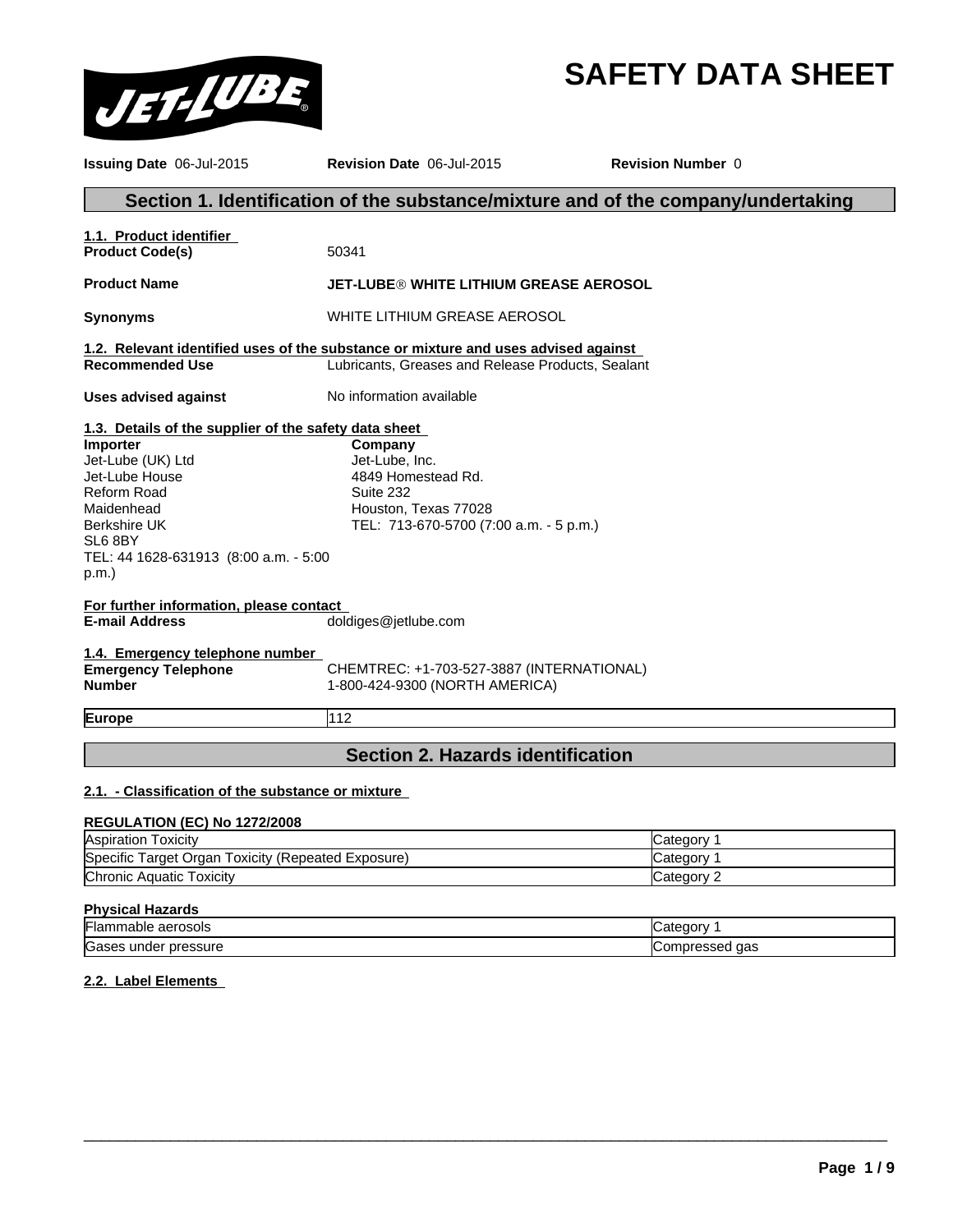



**Signal Word Danger**

#### **Hazard Statements**

- H304 May be fatal if swallowed and enters airways
- H372 Causes damage to organs through prolonged or repeated exposure
- H411 Toxic to aquatic life with long lasting effects
- H222 Extremely flammable aerosol
- H280 Contains gas under pressure; may explode if heated
- EUH066 Repeated exposure may cause skin dryness or cracking
- EUH210 Safety data sheet available on request

#### **Precautionary Statements**

- P260 Do not breathe dust/fume/gas/mist/vapors/spray
- P270 Do not eat, drink or smoke when using this product
- P501 Dispose of contents/ container to an approved waste disposal plant
- P210 Keep away from heat/sparks/open flames/hot surfaces. No smoking
- P211 Do not spray on an open flame or other ignition source
- P251 Pressurized container: Do not pierce or burn, even after use
- P410 + P412 Protect from sunlight. Do not expose to temperatures exceeding 50 °C/ 122 °F

## **2.3. Other information**

No information available.

## **Section 3. Composition/information on ingredients**

#### **3.1. Substances**

| <b>Chemical Name</b>                             | <b>EC-No</b> | <b>CAS-No</b> | Weight %  | <b>IEU - GHS Substance I</b><br><b>Classification</b>    | <b>REACH No.</b>  |
|--------------------------------------------------|--------------|---------------|-----------|----------------------------------------------------------|-------------------|
| Solvent naphtha (petroleum),<br>medium aliphatic | Present      | 64742-88-7    | $35 - 45$ | STOT RE 1 (H372)<br>Asp. Tox. 1 (H304)                   | No data available |
| Petroleum distillates                            | 270-704-2    | 68476-85-7    | $20 - 25$ | Flam, Gas 1 (H220)                                       | No data available |
| Zinc oxide                                       | 215-222-5    | 1314-13-2     | $2 - 2.5$ | Aquatic Acute 1<br>(H400)<br>Aquatic Chronic 1<br>(H410) | No data available |

**For the full text of the H-Statements mentioned in this Section, see Section 16** 

# \_\_\_\_\_\_\_\_\_\_\_\_\_\_\_\_\_\_\_\_\_\_\_\_\_\_\_\_\_\_\_\_\_\_\_\_\_\_\_\_\_\_\_\_\_\_\_\_\_\_\_\_\_\_\_\_\_\_\_\_\_\_\_\_\_\_\_\_\_\_\_\_\_\_\_\_\_\_\_\_\_\_\_\_\_\_\_\_\_\_\_\_\_ **Section 4. First aid measures**

**4.1. Description of first-aid measures**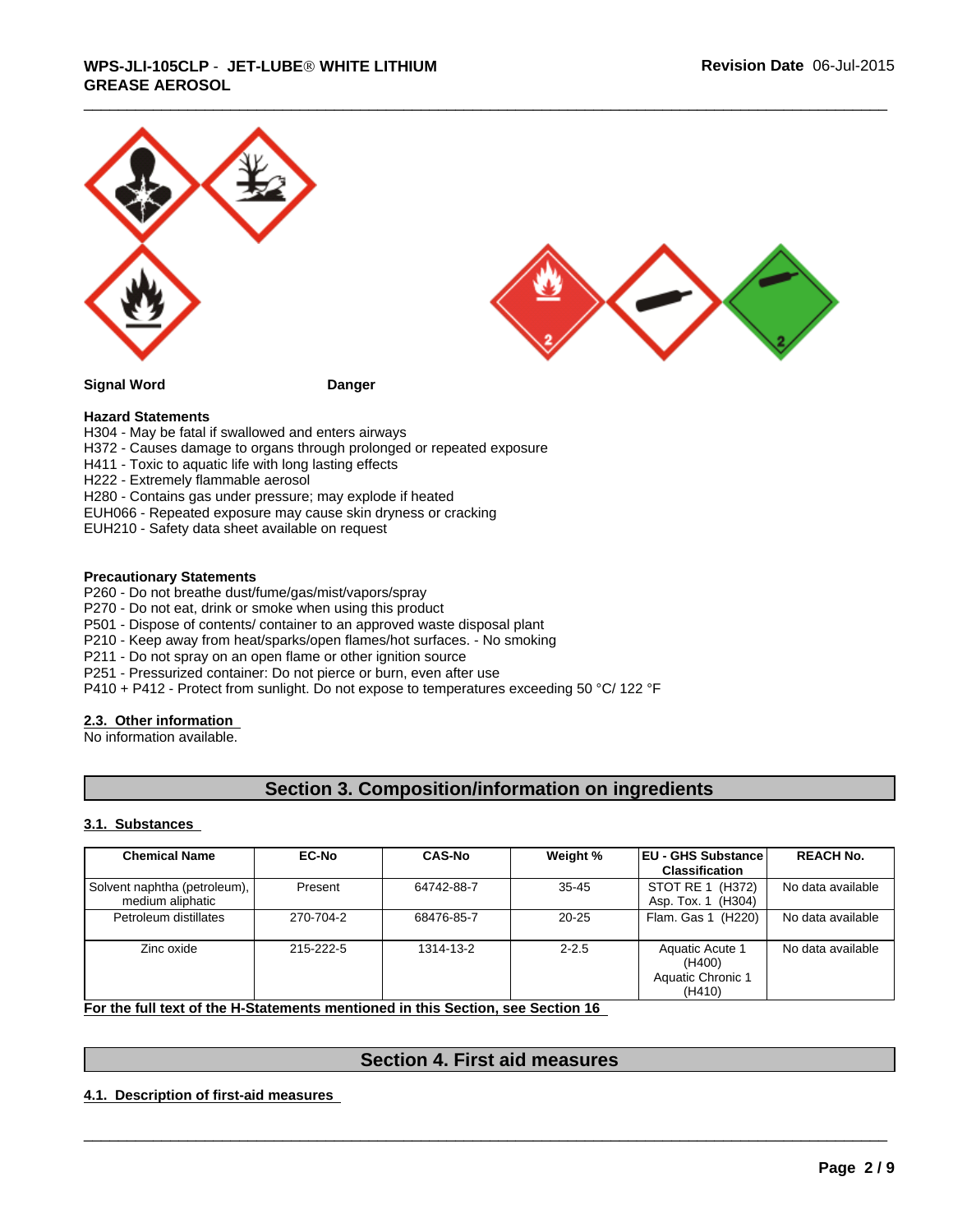| <b>General Advice</b>                                            | Show this safety data sheet to the doctor in attendance.                                                                                                                                                                                            |
|------------------------------------------------------------------|-----------------------------------------------------------------------------------------------------------------------------------------------------------------------------------------------------------------------------------------------------|
| <b>Eye Contact</b>                                               | Rinse thoroughly with plenty of water, also under the eyelids. If symptoms persist, call a<br>physician.                                                                                                                                            |
| <b>Skin Contact</b>                                              | In case of contact with liquefied gas, thaw frosted parts with lukewarm water. Wash off<br>immediately with soap and plenty of water removing all contaminated clothes and shoes. If<br>skin irritation persists, call a physician.                 |
| Ingestion                                                        | Not an expected route of exposure. Rinse mouth. Do NOT induce vomiting. Drink plenty of<br>water. Never give anything by mouth to an unconscious person. Aspiration hazard if<br>swallowed - can enter lungs and cause damage. Consult a physician. |
| <b>Inhalation</b>                                                | Move victim to fresh air. If symptoms persist, call a physician.                                                                                                                                                                                    |
| <b>Protection of First-aiders</b>                                | Remove all sources of ignition. Ensure that medical personnel are aware of the material(s)<br>involved, and take precautions to protect themselves.                                                                                                 |
| 4.2. Most important symptoms and effects, both acute and delayed |                                                                                                                                                                                                                                                     |
|                                                                  | <b>Most Important Symptoms/Effects</b> Aspiration into lungs can produce severe lung damage.                                                                                                                                                        |
|                                                                  | 4.3. Indication of immediate medical attention and special treatment needed                                                                                                                                                                         |
|                                                                  |                                                                                                                                                                                                                                                     |

## **Notes to Physician** Treat symptomatically.

## **Section 5. Fire-fighting measures**

## **5.1. Extinguishing media**

## **Suitable Extinguishing Media**

Use extinguishing measures that are appropriate to local circumstances and the surrounding environment. Move containers from fire area if you can do it without risk.

#### **Extinguishing media which must not be used for safety reasons** No information available.

## **5.2. Special hazards arising from the substance or mixture**

**Special exposure hazards arising from the substance or preparation itself, combustion products, resulting gases** Ruptured cylinders may rocket. Containers may explode when heated.

 $\overline{\phantom{a}}$  ,  $\overline{\phantom{a}}$  ,  $\overline{\phantom{a}}$  ,  $\overline{\phantom{a}}$  ,  $\overline{\phantom{a}}$  ,  $\overline{\phantom{a}}$  ,  $\overline{\phantom{a}}$  ,  $\overline{\phantom{a}}$  ,  $\overline{\phantom{a}}$  ,  $\overline{\phantom{a}}$  ,  $\overline{\phantom{a}}$  ,  $\overline{\phantom{a}}$  ,  $\overline{\phantom{a}}$  ,  $\overline{\phantom{a}}$  ,  $\overline{\phantom{a}}$  ,  $\overline{\phantom{a}}$ 

## **5.3. Advice for firefighters**

## **Special protective equipment for fire-fighters**

As in any fire, wear self-contained breathing apparatus and full protective gear.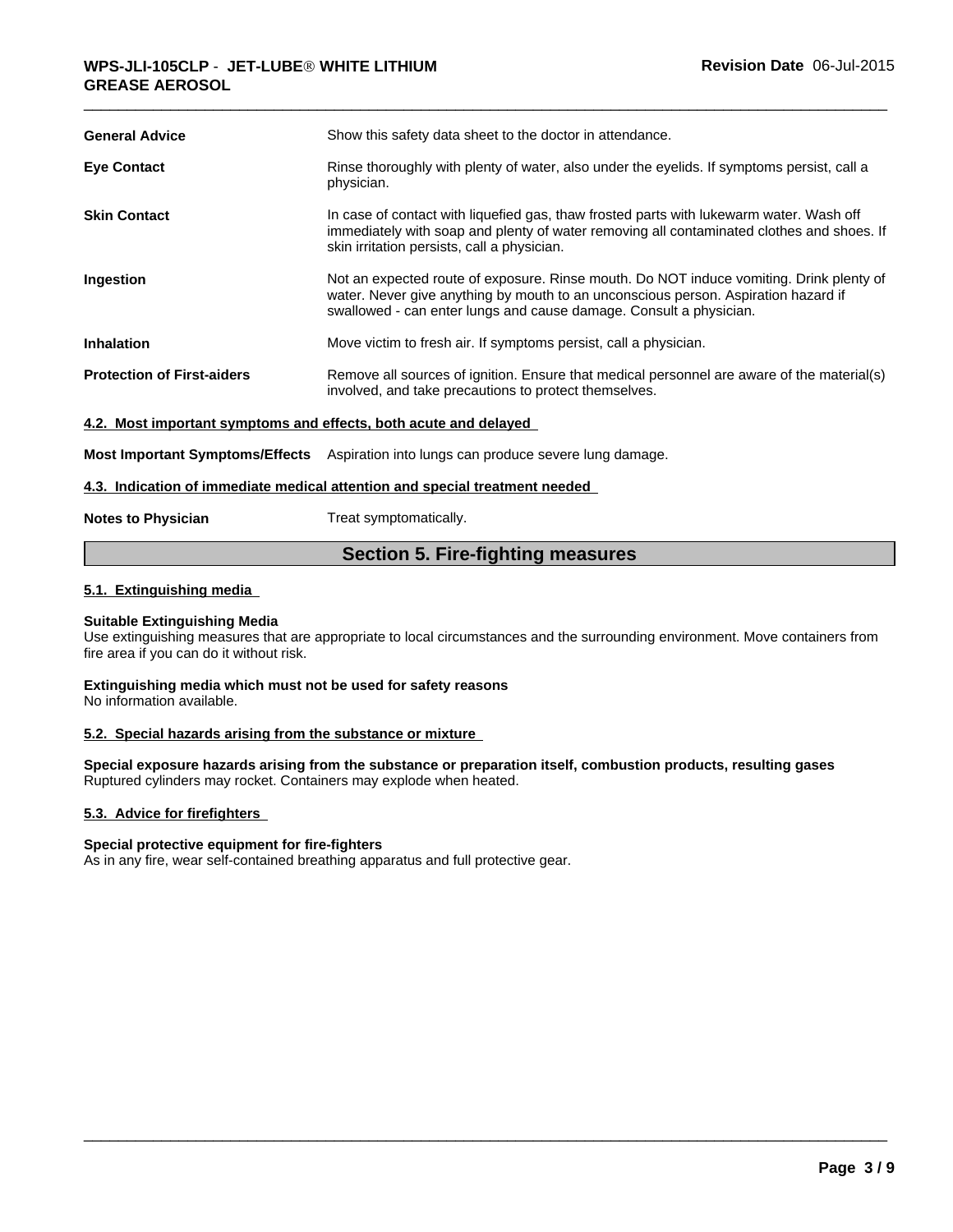## **Section 6. Accidental release measures**

#### **6.1. Personal precautions, protective equipment and emergency procedures**

Contents under pressure. In case of rupture: Remove all sources of ignition. Ensure adequate ventilation. Do not breathe vapors or spray mist. Use personal protective equipment. Avoid contact with skin, eyes and inhalation of vapors.

#### **6.2. Environmental precautions**

Prevent from entering into soil, ditches, sewers, waterways, and/ or groundwater. See Section 12 for additional Ecological Information.

#### **6.3. Methods and materials for containment and cleaning up**

If possible, turn leaking containers so that gas escapes rather than liquid.

Pick up and transfer to properly labeled containers. In case of rupture: Take up with inert, damp, noncombustible material using clean non-sparking tools and place into loosely plastic containers for later disposal

#### **6.4. Reference to other sections**

See Section 12 for additional information.

## **Section 7. Handling and storage**

## **7.1. Precautions for Safe Handling**

#### **Handling**

Keep away from open flames, hot surfaces and sources of ignition. In case of rupture: Wear personal protective equipment. Ensure adequate ventilation. Avoid contact with skin, eyes and clothing. Do not breathe vapors or spray mist. Take precautionary measures against static discharges. Use only in area provided with appropriate exhaust ventilation.

#### **Hygiene Measures**

When using, do not eat, drink or smoke. Provide regular cleaning of equipment, work area and clothing.

## **7.2. Conditions for safe storage, including any incompatibilities**

Keep containers tightly closed in a dry, cool and well-ventilated place. Keep in properly labeled containers. Keep away from direct sunlight. Keep away from open flames, hot surfaces and sources of ignition.

## **7.3. Specific end use(s)**

**Exposure Scenario** No information available.

#### **Other Guidelines**

No information available.

## **Section 8. Exposure controls/personal protection**

## **8.1. Control parameters**

#### **Exposure Limits**

| <b>Chemical Name</b>                        | EU    | The United Kingdom                                                                             | <b>France</b>                                       | <b>Spain</b>                                         | Germany                                                  |
|---------------------------------------------|-------|------------------------------------------------------------------------------------------------|-----------------------------------------------------|------------------------------------------------------|----------------------------------------------------------|
| Petroleum distillates<br>68476-85-7         |       | STEL: 1250 ppm<br>STEL: 2180 mg/m <sup>3</sup><br>TWA: 1000 ppm<br>TWA: 1750 mg/m <sup>3</sup> |                                                     | VLA-ED: 1000 ppm                                     |                                                          |
| Zinc oxide<br>1314-13-2                     |       |                                                                                                | TWA: $5 \text{ mg/m}^3$<br>TWA: $10 \text{ mg/m}^3$ | STEL: $10 \text{ mg/m}^3$<br>TWA: $2 \text{ mg/m}^3$ | TWA: 1 $mg/m3$<br>Ceiling / Peak: 1<br>mq/m <sup>3</sup> |
| <b>Component</b>                            | Italy | Portugal                                                                                       | <b>The Netherlands</b>                              | <b>Finland</b>                                       | <b>Denmark</b>                                           |
| Petroleum distillates<br>68476-85-7 (20-25) |       | TWA: 1000 ppm                                                                                  |                                                     |                                                      |                                                          |

 $\overline{\phantom{a}}$  ,  $\overline{\phantom{a}}$  ,  $\overline{\phantom{a}}$  ,  $\overline{\phantom{a}}$  ,  $\overline{\phantom{a}}$  ,  $\overline{\phantom{a}}$  ,  $\overline{\phantom{a}}$  ,  $\overline{\phantom{a}}$  ,  $\overline{\phantom{a}}$  ,  $\overline{\phantom{a}}$  ,  $\overline{\phantom{a}}$  ,  $\overline{\phantom{a}}$  ,  $\overline{\phantom{a}}$  ,  $\overline{\phantom{a}}$  ,  $\overline{\phantom{a}}$  ,  $\overline{\phantom{a}}$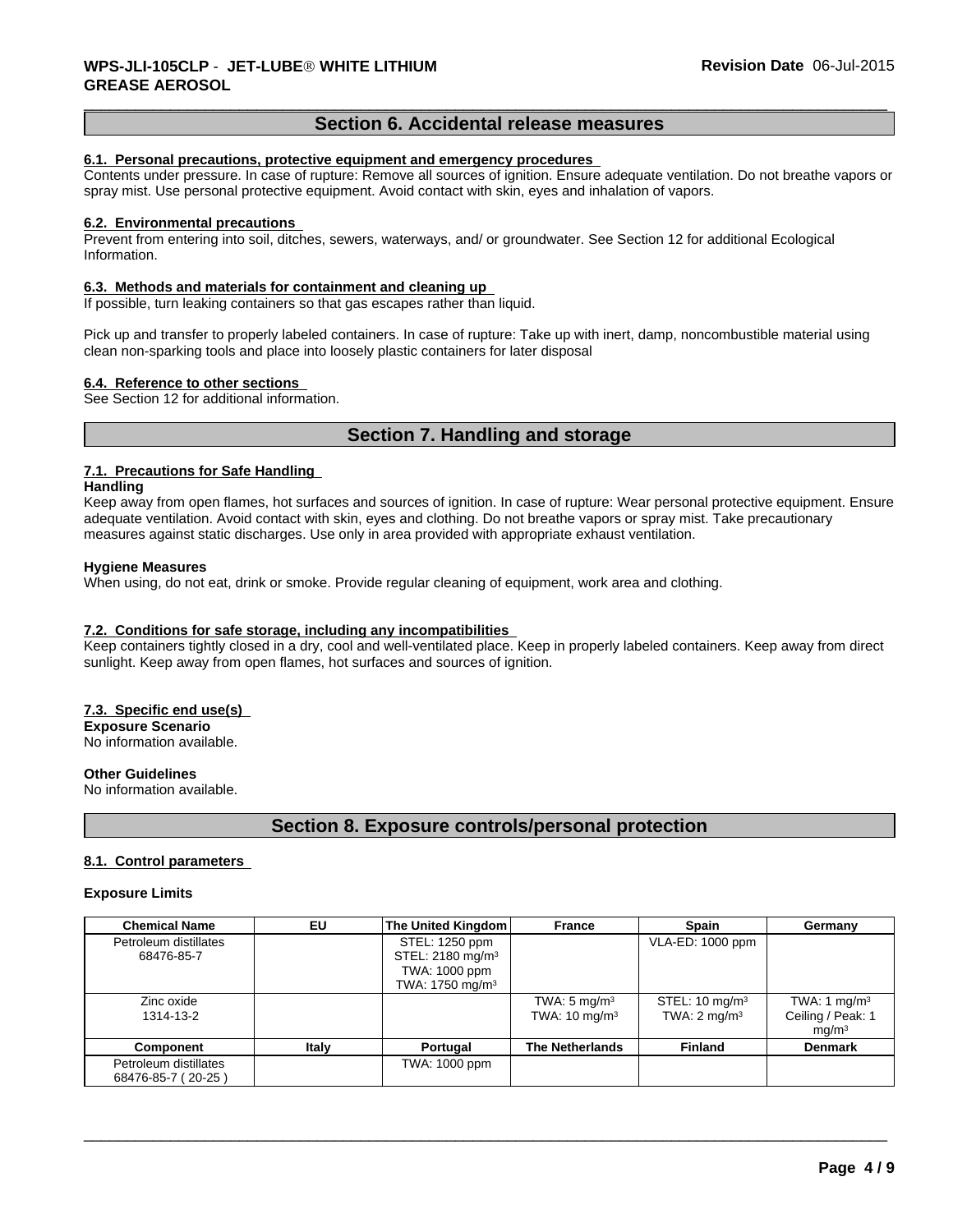## \_\_\_\_\_\_\_\_\_\_\_\_\_\_\_\_\_\_\_\_\_\_\_\_\_\_\_\_\_\_\_\_\_\_\_\_\_\_\_\_\_\_\_\_\_\_\_\_\_\_\_\_\_\_\_\_\_\_\_\_\_\_\_\_\_\_\_\_\_\_\_\_\_\_\_\_\_\_\_\_\_\_\_\_\_\_\_\_\_\_\_\_\_ **WPS-JLI-105CLP** - **JET-LUBEÒ WHITE LITHIUM GREASE AEROSOL**

| Zinc oxide<br>$1314 - 13 - 2 (2 - 2.5)$ |                         | STEL: $10 \text{ mg/m}^3$<br>TWA: $2 \text{ mg/m}^3$ |                                                       | TWA: $2 \text{ mg/m}^3$<br>STEL: $10 \text{ mg/m}^3$ | TWA: $4 \text{ mg/m}^3$                                                                       |
|-----------------------------------------|-------------------------|------------------------------------------------------|-------------------------------------------------------|------------------------------------------------------|-----------------------------------------------------------------------------------------------|
| <b>Chemical Name</b>                    | Austria                 | <b>Switzerland</b>                                   | Poland                                                | <b>Norway</b>                                        | Ireland                                                                                       |
| Petroleum distillates<br>68476-85-7     |                         |                                                      |                                                       |                                                      | TWA: 1000 ppm<br>TWA: $1800 \text{ mg/m}^3$<br>STEL: 1250 ppm<br>STEL: 2250 mg/m <sup>3</sup> |
| Zinc oxide<br>1314-13-2                 | TWA: $5 \text{ mg/m}^3$ | STEL: $3 \text{ mg/m}^3$<br>TWA: $3 \text{ mg/m}^3$  | NDSCh: $10 \text{ mg/m}^3$<br>TWA: $5 \text{ mg/m}^3$ | TWA: $5 \text{ mg/m}^3$<br>STEL: $10 \text{ mg/m}^3$ | TWA: $5 \text{ mg/m}^3$<br>STEL: $10 \text{ mg/m}^3$                                          |

| <b>Derived No Effect Level</b>                                     | No information available |
|--------------------------------------------------------------------|--------------------------|
| <b>Predicted No Effect Concentration</b> No information available. |                          |
| (PNEC)                                                             |                          |

## **8.2. Exposure controls**

| <b>Engineering Measures</b><br>Personal protective equipment | Ensure adequate ventilation, especially in confined areas.                                                                                                                           |
|--------------------------------------------------------------|--------------------------------------------------------------------------------------------------------------------------------------------------------------------------------------|
| <b>Eye Protection</b>                                        | Safety glasses with side-shields.                                                                                                                                                    |
| <b>Skin and Body Protection</b>                              | Antistatic boots. Wear fire/flame resistant/retardant clothing. Impervious gloves. Long<br>sleeved clothing. Chemical resistant apron.                                               |
| <b>Hand Protection</b><br><b>Respiratory Protection</b>      | Protective gloves.<br>When workers are facing concentrations above the exposure limit they must use<br>appropriate certified respirators.                                            |
| <b>Environmental Exposure Controls</b>                       | Do not allow material to contaminate ground water system. Local authorities should be<br>advised if significant spillages cannot be contained. Prevent product from entering drains. |

# **Section 9. Physical and chemical properties**

 $\overline{\phantom{a}}$  ,  $\overline{\phantom{a}}$  ,  $\overline{\phantom{a}}$  ,  $\overline{\phantom{a}}$  ,  $\overline{\phantom{a}}$  ,  $\overline{\phantom{a}}$  ,  $\overline{\phantom{a}}$  ,  $\overline{\phantom{a}}$  ,  $\overline{\phantom{a}}$  ,  $\overline{\phantom{a}}$  ,  $\overline{\phantom{a}}$  ,  $\overline{\phantom{a}}$  ,  $\overline{\phantom{a}}$  ,  $\overline{\phantom{a}}$  ,  $\overline{\phantom{a}}$  ,  $\overline{\phantom{a}}$ 

## **9.1. Information on basic physical and chemical properties**

| <b>Physical State</b><br>Odor                                                                                                                                                                                                                                                                                                                                                          | Aerosol<br>Petroleum Oil-Pungent                                                                                                                                                                 | Appearance                                                                                                                 | Off white |
|----------------------------------------------------------------------------------------------------------------------------------------------------------------------------------------------------------------------------------------------------------------------------------------------------------------------------------------------------------------------------------------|--------------------------------------------------------------------------------------------------------------------------------------------------------------------------------------------------|----------------------------------------------------------------------------------------------------------------------------|-----------|
| <b>Property</b><br>рH<br><b>Melting Point/Range</b><br><b>Boiling Point/Boiling Range</b><br><b>Flash Point</b><br><b>Evaporation rate</b><br><b>Flammability (solid, gas)</b>                                                                                                                                                                                                         | <b>Values</b><br>Neutral<br>190 °C / 374 °F<br>> 316 °C / 600.8 °F<br>< 18 °C<br>No data available<br>No data available                                                                          | Remarks/ - Method<br>None known<br>None known<br>None known<br>None known<br>None known<br>None known                      |           |
| <b>Vapor Pressure</b><br><b>Vapor Density</b><br><b>Relative Density</b><br><b>Water Solubility</b><br>Solubility in other solvents<br>Partition coefficient: n-octanol/waterNo data available<br><b>Autoignition Temperature</b><br><b>Decomposition Temperature</b><br><b>Viscosity</b><br><b>Flammable Properties</b><br><b>Explosive Properties</b><br><b>Oxidizing Properties</b> | No data available<br>No data available<br>0.90<br>Insoluble<br>Largely<br>No data available<br>No data available<br>No data available<br>Not flammable<br>No data available<br>No data available | None known<br>None known<br>None known<br>None known<br>None known<br>None known<br>None known<br>None known<br>None known |           |
| 9.2. Other information<br><b>VOC Content (%)</b><br>VOC (g/l)<br><b>Flammability Limits in Air</b>                                                                                                                                                                                                                                                                                     | No information available<br>546 g/liter with propellant & solvent or <70%<br>No data available                                                                                                   |                                                                                                                            |           |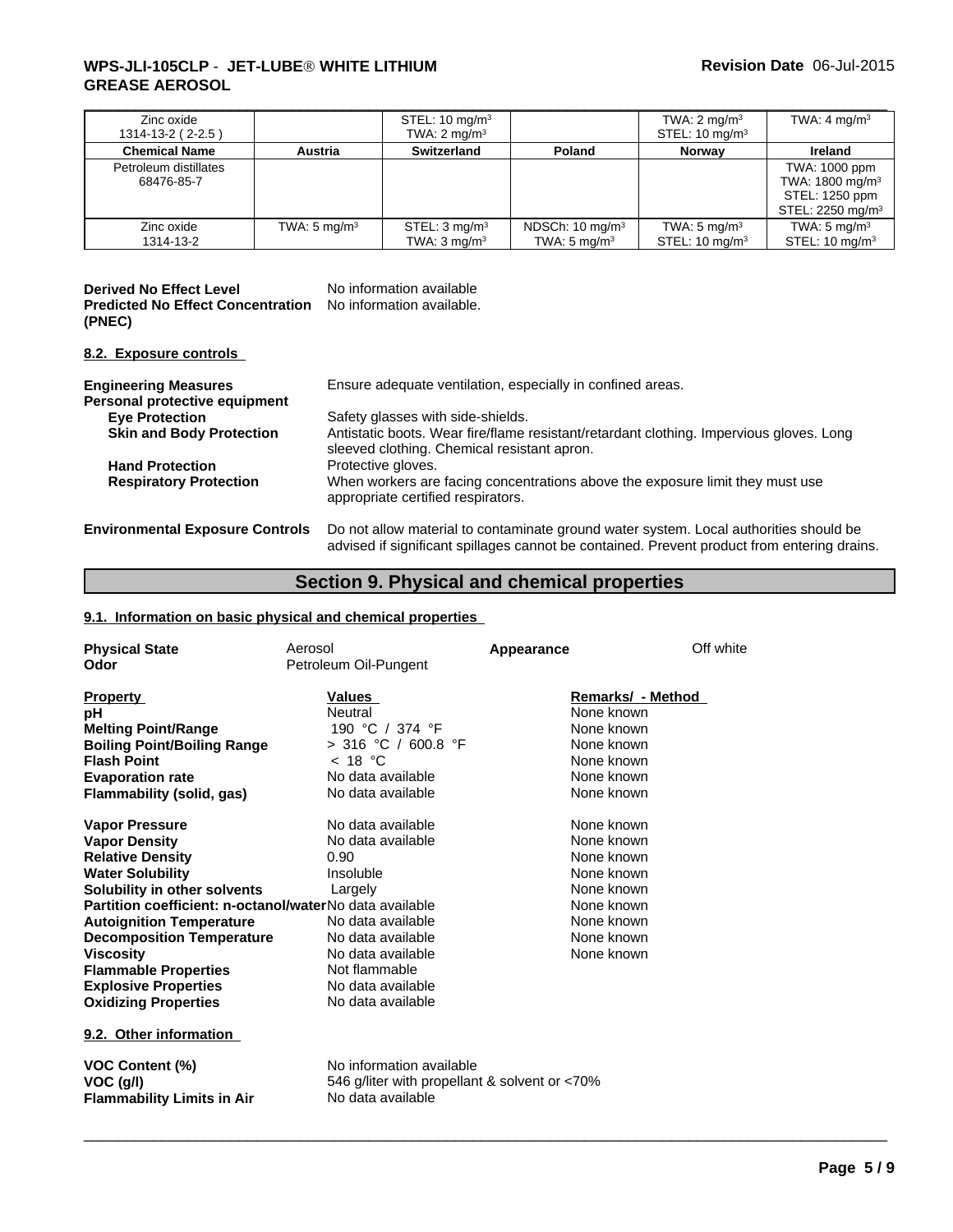## **Section 10. Stability and reactivity**

## **10.1. Reactivity**

No data available.

## **10.2. Chemical stability**

Stable under normal conditions.

#### **10.3. Possibility of hazardous reactions**

None under normal processing.

#### **10.4. Conditions to avoid**

Heat, flames and sparks. Keep away from direct sunlight. Do not puncture or incinerate cans. Incompatible products.

## **10.5. Incompatible materials**

Strong acids. Amines. Oxidizing agents. Alkaline materials.

#### **10.6. Hazardous decomposition products**

None under normal use.

## **Section 11. Toxicological information**

#### **11.1. Information on toxicological effects**

| <b>Acute Toxicity</b>      |                                                                           |
|----------------------------|---------------------------------------------------------------------------|
| <b>Product Information</b> |                                                                           |
| <b>Inhalation</b>          | Vapors may irritate throat and respiratory system.                        |
| <b>Eye Contact</b>         | Contact with eyes may cause irritation.                                   |
| <b>Skin Contact</b>        | None known.                                                               |
| <b>Ingestion</b>           | Not an expected route of exposure. Potential for aspiration if swallowed. |

#### **Component Information**

| <b>Chemical Name</b>                             | LD50 Oral                          | <b>LD50 Dermal</b>                  | <b>LC50 Inhalation</b>  |
|--------------------------------------------------|------------------------------------|-------------------------------------|-------------------------|
| Solvent naphtha (petroleum),<br>medium aliphatic | (Rat)<br>$>$ 5000 mg/kg $\sqrt{ }$ | (Rabbit)<br>= 3000 mg/kg $\sqrt{ }$ | $> 5.28$ mg/L (Rat) 4 h |
| Zinc oxide                                       | (Rat)<br>> 5000 mg/kg              |                                     |                         |

| <b>Sensitization</b><br><b>Mutagenic Effects</b><br><b>Carcinogenic Effects</b> | None known.<br>None known.<br>No information available.         |
|---------------------------------------------------------------------------------|-----------------------------------------------------------------|
| <b>Reproductive Toxicity</b>                                                    | None known.                                                     |
| <b>Developmental Toxicity</b>                                                   | None known.                                                     |
| <b>STOT - single exposure</b>                                                   | No information available.                                       |
| <b>STOT</b> - repeated exposure                                                 | Causes damage to organs through prolonged or repeated exposure. |
| <b>Target Organ Effects</b>                                                     | Central nervous system (CNS).                                   |
| <b>Aspiration Hazard</b>                                                        | No information available.                                       |

## **Section 12. Ecological information**

 $\overline{\phantom{a}}$  ,  $\overline{\phantom{a}}$  ,  $\overline{\phantom{a}}$  ,  $\overline{\phantom{a}}$  ,  $\overline{\phantom{a}}$  ,  $\overline{\phantom{a}}$  ,  $\overline{\phantom{a}}$  ,  $\overline{\phantom{a}}$  ,  $\overline{\phantom{a}}$  ,  $\overline{\phantom{a}}$  ,  $\overline{\phantom{a}}$  ,  $\overline{\phantom{a}}$  ,  $\overline{\phantom{a}}$  ,  $\overline{\phantom{a}}$  ,  $\overline{\phantom{a}}$  ,  $\overline{\phantom{a}}$ 

## **12.1. Toxicity**

## **Ecotoxicity Effects**

Toxic to aquatic life with long lasting effects

Ecotoxicity effects of component substances: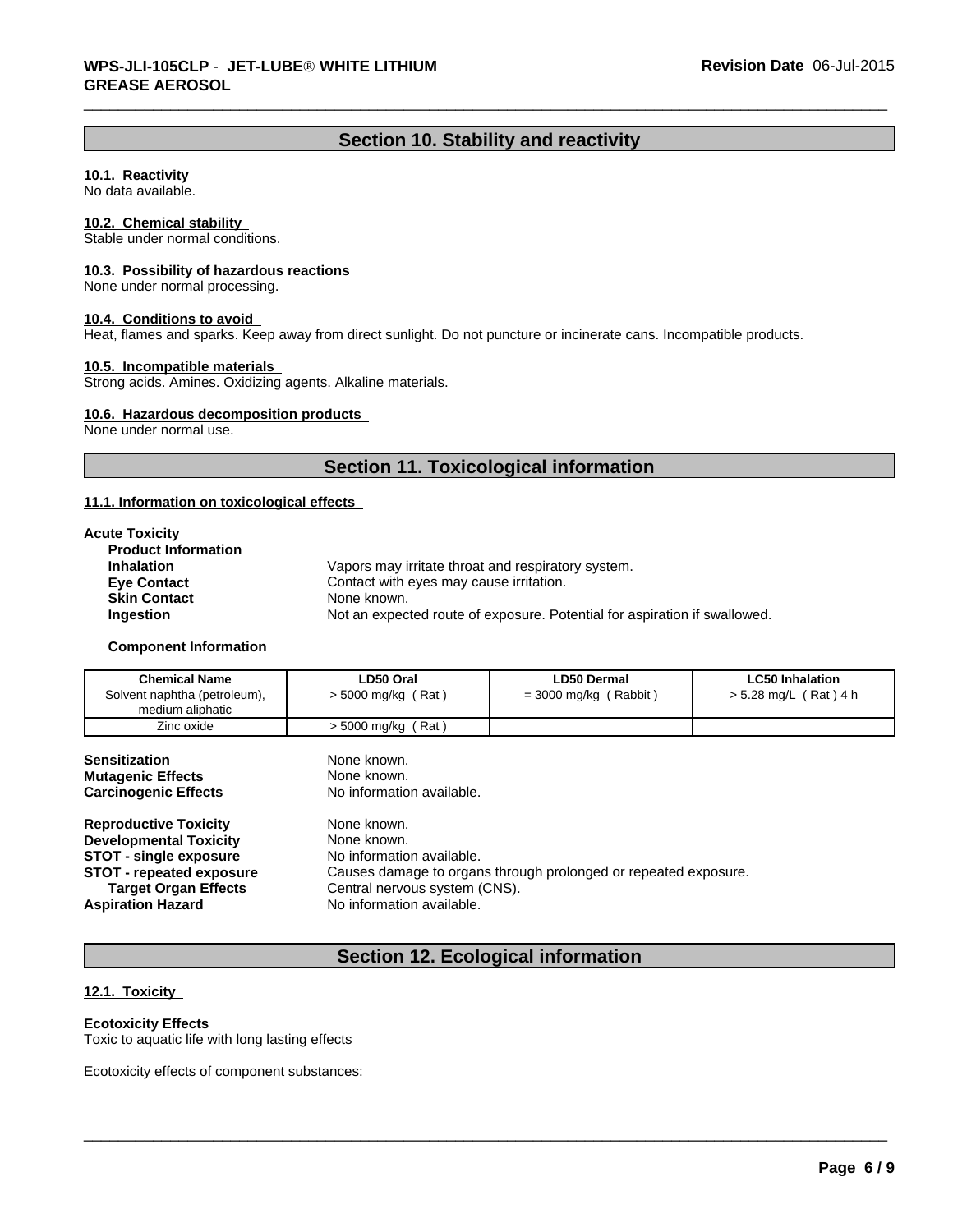## \_\_\_\_\_\_\_\_\_\_\_\_\_\_\_\_\_\_\_\_\_\_\_\_\_\_\_\_\_\_\_\_\_\_\_\_\_\_\_\_\_\_\_\_\_\_\_\_\_\_\_\_\_\_\_\_\_\_\_\_\_\_\_\_\_\_\_\_\_\_\_\_\_\_\_\_\_\_\_\_\_\_\_\_\_\_\_\_\_\_\_\_\_ **WPS-JLI-105CLP** - **JET-LUBEÒ WHITE LITHIUM GREASE AEROSOL**

| <b>Chemical Name</b> | <b>Toxicity to Algae</b>  | <b>Toxicity to Fish</b>      | <b>Toxicity to</b>    | Daphnia Magna (Water    |
|----------------------|---------------------------|------------------------------|-----------------------|-------------------------|
|                      |                           |                              | <b>Microorganisms</b> | Flea)                   |
| Solvent naphtha      | EC50 96 h: = 450 mg/L     | LC50 96 h: = 800 mg/L static |                       | EC50 48 h: $> 100$ mg/L |
| (petroleum), medium  | (Pseudokirchneriella      | (Pimephales promelas)        |                       | (Daphnia magna)         |
| aliphatic            | subcapitata)              |                              |                       |                         |
| Zinc oxide           | Selenastrum capricornutum | Oncorhynchus mykiss          |                       | Daphnia magna           |
|                      | 72-hour EC50: 0.14 mg/l   | 96-hour LC50: 0.14 mg/l      |                       | 48-hour EC50: 0.07 mg/l |

## **12.2. Persistence and degradability**

No data is available on the product itself.

## **12.3. Bioaccumulative potential.**

| .<br>vame<br>.                           | $-0c$<br>Pow<br>-- - |
|------------------------------------------|----------------------|
| llates<br>dıstıl<br>етг<br>וו ויִ<br>י נ | . <u>. .</u>         |

## **12.4. Mobility in soil**

Adsorbs on soil.

## **12.5. Results of PBT and vPvB assessment**

No information available.

## **12.6. Other adverse effects**

This product does not contain any known or suspected endocrine disruptors.

|                                                 | <b>Section 13. Disposal considerations</b>                                                                                                                                                                           |
|-------------------------------------------------|----------------------------------------------------------------------------------------------------------------------------------------------------------------------------------------------------------------------|
| 13.1. Waste treatment methods                   |                                                                                                                                                                                                                      |
| Waste from Residues / Unused<br><b>Products</b> | Dispose of in accordance with local regulations.                                                                                                                                                                     |
| <b>Contaminated Packaging</b>                   | Empty containers pose a potential fire and explosion hazard. Do not cut, puncture or weld<br>containers.                                                                                                             |
| <b>Other Information</b>                        | According to the European Waste Catalogue, Waste Codes are not product specific, but<br>application specific. Waste codes should be assigned by the user based on the application<br>for which the product was used. |

## **Section 14. Transport information**

 $\overline{\phantom{a}}$  ,  $\overline{\phantom{a}}$  ,  $\overline{\phantom{a}}$  ,  $\overline{\phantom{a}}$  ,  $\overline{\phantom{a}}$  ,  $\overline{\phantom{a}}$  ,  $\overline{\phantom{a}}$  ,  $\overline{\phantom{a}}$  ,  $\overline{\phantom{a}}$  ,  $\overline{\phantom{a}}$  ,  $\overline{\phantom{a}}$  ,  $\overline{\phantom{a}}$  ,  $\overline{\phantom{a}}$  ,  $\overline{\phantom{a}}$  ,  $\overline{\phantom{a}}$  ,  $\overline{\phantom{a}}$ 

| <b>IMDG/IMO</b>            |                                               |
|----------------------------|-----------------------------------------------|
| 14.1. UN-Number            | UN1950                                        |
| 14.2. Proper Shipping Name | Aerosols                                      |
| 14.3. Hazard Class         | 2                                             |
| <b>Subsidiary Class</b>    | See SP63                                      |
| 14.4. Packing Group        | Not regulated.                                |
| <b>Description</b>         | UN1950, Aerosols, 2.1 (See SP63), (18°C c.c.) |
| 14.5. Marine Pollutant     | None.                                         |
| 14.6. Special Provisions   | None.                                         |
| EmS No.                    | $F-D. S-U$                                    |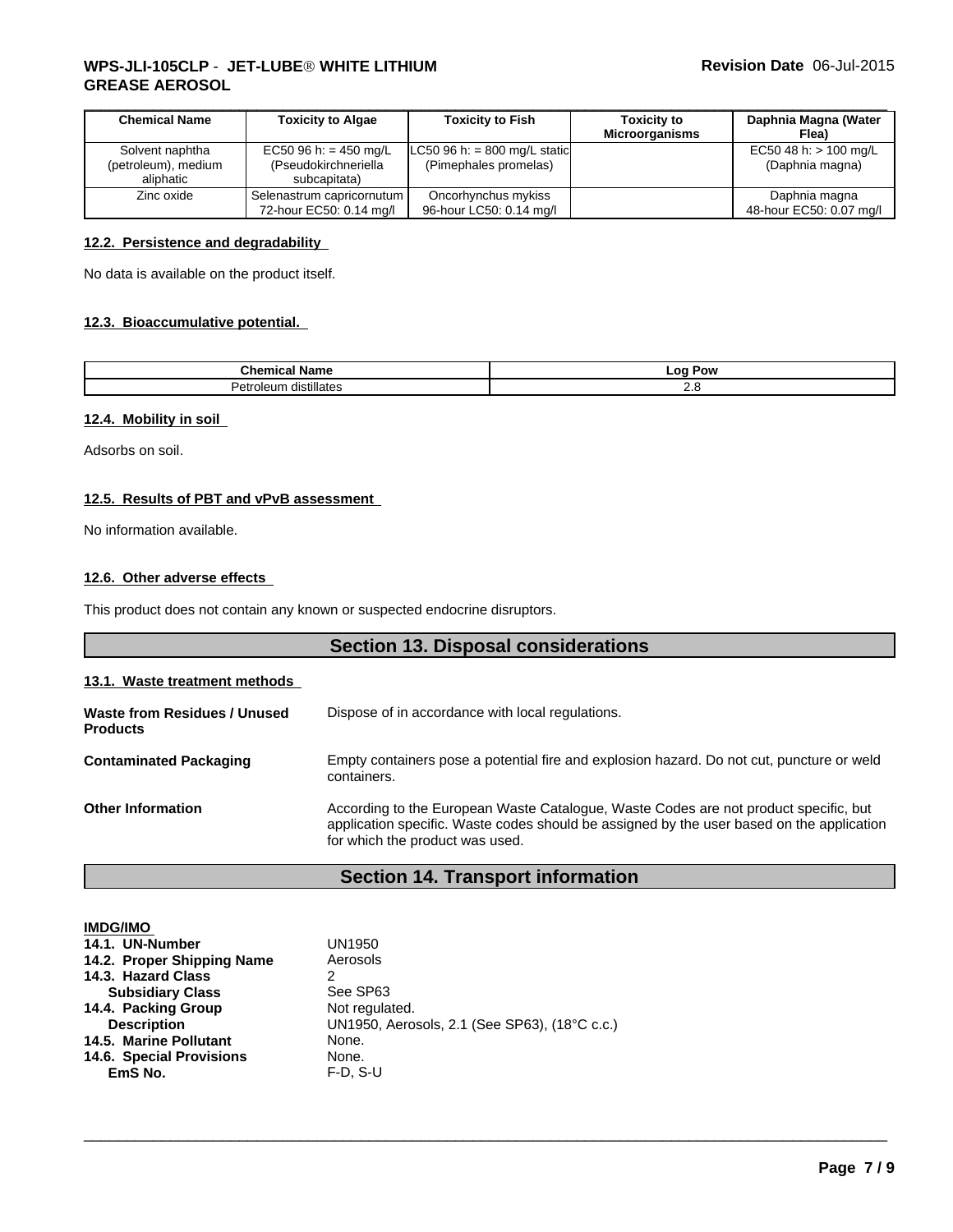**14.7. Transport in bulk according**

No information available.

| to Annex II of MARPOL 73/78 and<br>the IBC Code                                                                                                                                                                                                          |                                                                                                                     |
|----------------------------------------------------------------------------------------------------------------------------------------------------------------------------------------------------------------------------------------------------------|---------------------------------------------------------------------------------------------------------------------|
| <b>RID</b><br>14.1. UN-Number<br>14.2. Proper Shipping Name<br>14.3. Hazard Class<br>14.4. Packing Group<br><b>Description</b><br>14.5. Environmental hazard<br>14.6. Special Provisions<br><b>Classification Code</b>                                   | UN1950<br>Aerosols<br>2<br>Not regulated.<br>UN1950, Aerosols, 2.1<br>None.<br>None.<br>5F                          |
| <b>ADR</b><br>14.1. UN-Number<br>14.2. Proper Shipping Name<br>14.3. Hazard Class<br>14.4. Packing Group<br><b>Description</b><br>14.5. Environmental hazard<br>14.6. Special Provisions<br><b>Classification Code</b><br><b>Tunnel Restriction Code</b> | UN1950<br>Aerosols<br>2<br>Not regulated.<br>UN1950, Aerosols, 2.1, (D)<br>None.<br>None.<br>5F<br>(D)              |
| <b>ICAO</b><br>14.1. UN-Number<br>14.2. Proper shipping name<br>14.3. Hazard Class<br>14.4. Packing Group<br><b>Description</b><br>14.5. Environmental hazard<br>14.6. Special Provisions                                                                | UN1950<br>Aerosols<br>2.1<br>Not regulated.<br>UN1950, Aerosols, 2.1<br>None.<br>None.                              |
| IATA<br>14.1. UN-Number<br>14.2. Proper Shipping Name<br>14.3. Hazard Class<br>14.4. Packing Group<br><b>Description</b><br>14.5. Environmental hazard<br>14.6. Special Provisions<br><b>ERG Code</b>                                                    | UN1950<br>Aerosols, flammable<br>2.1<br>Not regulated.<br>UN1950, Aerosols, flammable, 2.1<br>None.<br>None.<br>10L |

## **Section 15. Regulatory information**

 $\overline{\phantom{a}}$  ,  $\overline{\phantom{a}}$  ,  $\overline{\phantom{a}}$  ,  $\overline{\phantom{a}}$  ,  $\overline{\phantom{a}}$  ,  $\overline{\phantom{a}}$  ,  $\overline{\phantom{a}}$  ,  $\overline{\phantom{a}}$  ,  $\overline{\phantom{a}}$  ,  $\overline{\phantom{a}}$  ,  $\overline{\phantom{a}}$  ,  $\overline{\phantom{a}}$  ,  $\overline{\phantom{a}}$  ,  $\overline{\phantom{a}}$  ,  $\overline{\phantom{a}}$  ,  $\overline{\phantom{a}}$ 

## **15.1. Safety, health and environmental regulations/legislation specific for the substance or mixture**

#### **International Inventories**

| <b>TSCA</b>                 | Complies |
|-----------------------------|----------|
| <b>EINECS/ELINCS</b>        | Complies |
| <b>DSL/NDSL</b>             | Complies |
| <b>PICCS</b>                | Complies |
| <b>ENCS</b>                 | Complies |
| <b>IECSC</b><br><b>AICS</b> | Complies |
| <b>KECL</b>                 | Complies |